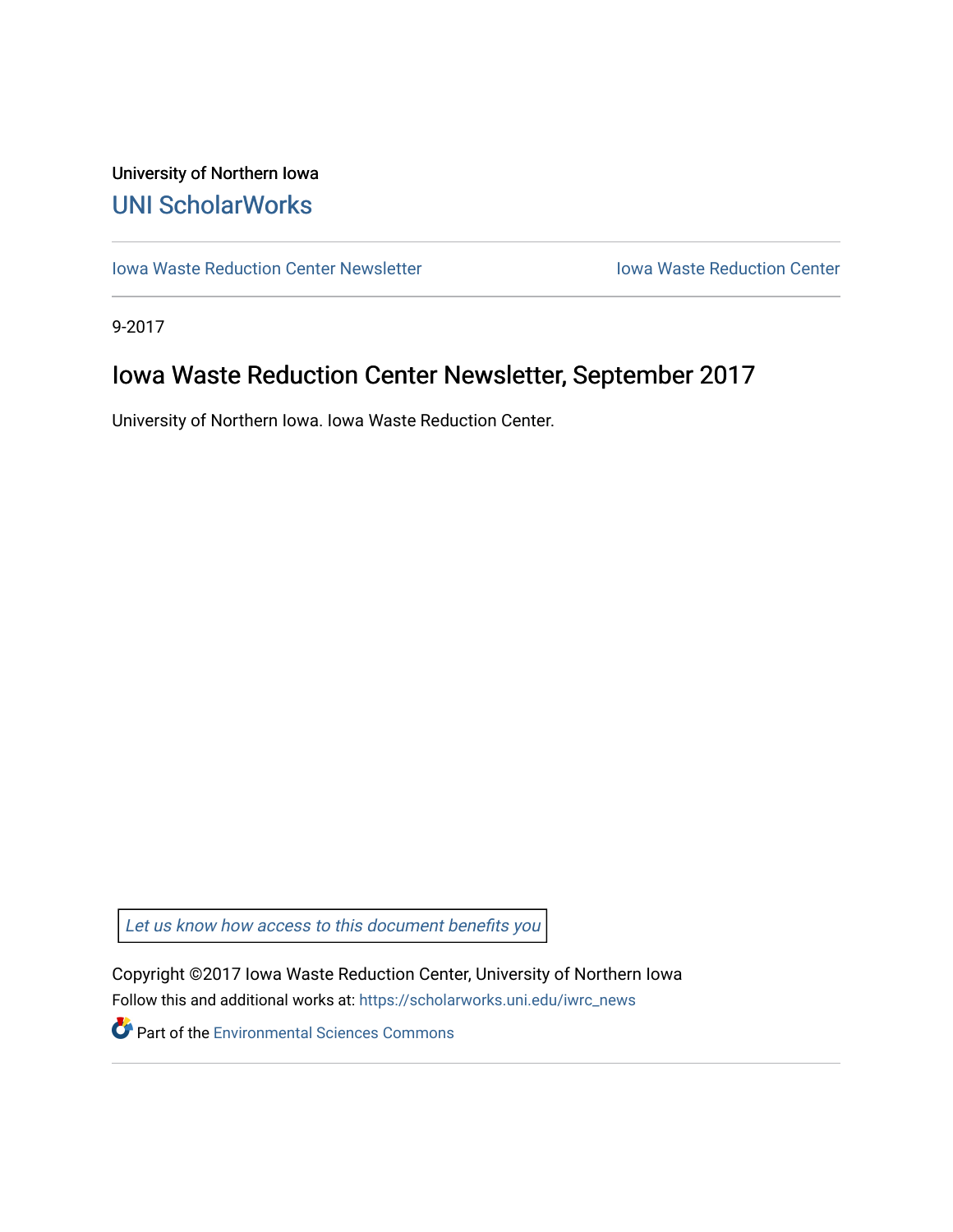#### **September 2017**



#### **It's Pollution Prevention Week!**

Every September one week is dedicated to more than waste reduction. It's a week focused on pollution prevention - reducing or eliminating sources of pollution at the source.

P2 Week goes until the 24th so follow along on social media with #P2Week to see what other states, organizations, and industries are doing to eliminate waste at the source and learn more at [https://www.epa.gov/p2week.](https://www.epa.gov/p2week)



### **Presentations from the Midwest Food Recovery Summit Available to View and Download**

Earlier this month, over 50 speakers shared their successes, knowledge, and innovations at the Midwest Food Recovery Summit in Des Moines and now you can view and download the presentations you may have missed by checking out the agenda. [Visit the Agenda](https://iwrc.uni.edu/foodrecoverysummit/agenda)

If you attended the summit and have not completed the survey, please click [here.](https://www.surveymonkey.com/r/food-recovery-summit-2017)

#### **Environmental Compliance Lunch & Learn Scheduled in Garner**

On September 26, join us for an environmental compliance lunch & learn hosted by the Hancock County Economic Development Corporation. Learn from IWRC and Iowa DNR about environmental compliance regulations that affect your business and free resources available to businesses to use. [Learn More](https://iwrc.uni.edu/environmental-compliance-lunch-learn)

#### **GrainPTE - Free Online Calculation Tool**

Developed by the Iowa Air Emissions Assistance Program, the GrainPTE program is a free resource to help grain elevators determine their group classification and provides the associated reporting and/or permitting requirements for your facility. Sign up for your free account at [grain.iwrc.uni.edu/.](https://grain.iwrc.uni.edu/)